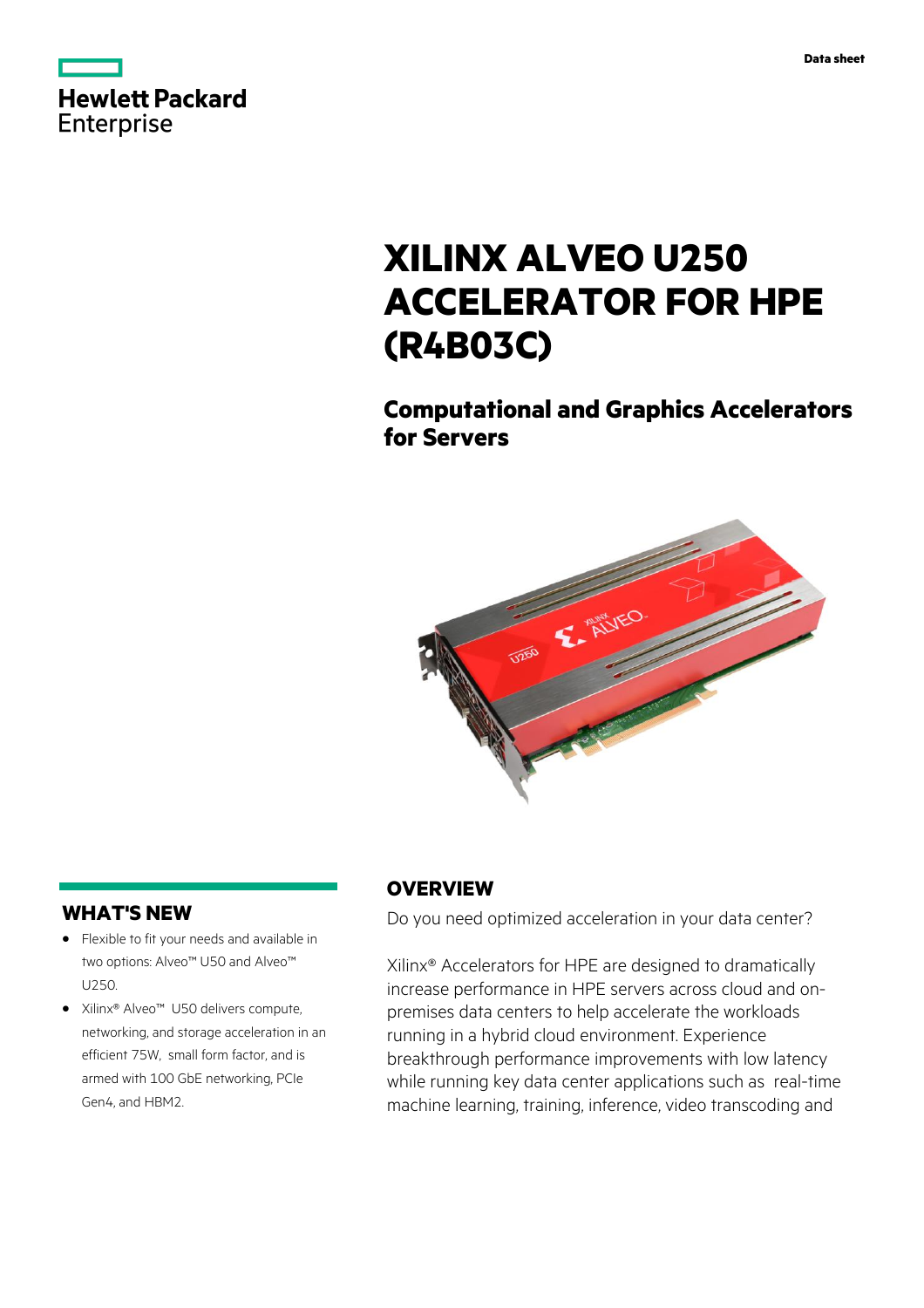**·** Xilinx® Alveo U250 offers 1.3M LUTs, 11.5K DSP slices, 64 GB of DDR4 memory, dual 100 Gbps network interfaces, and delivers increased performance over CPUs on key workloads at a fraction of the cost

encoding, genomics, and data analytics. This series features two flexible options, U50 and U250, to help optimize and adapt to ever-changing business environments.

Deliver significant performance advantages for workloads such as financial computing, machine learning, computational storage, and data search and analytics. Xilinx® Accelerators for HPE are adaptable to changing acceleration requirements and algorithm standards, capable of accelerating any workload without changing hardware, and reduces overall cost of ownership.

#### **FEATURES**

#### **Adaptable and Accessible Compute Acceleration**

Xilinx® Accelerators for HPE are designed for high-bandwidth, low-latency servers, networking, and storage applications to bring higher value into hybrid cloud deployments.

Advancements in process technology and device architecture have allowed Xilinx® FPGAs to be tuned for customer applications.

#### **Flexible Agility and Powerful Options**

For more control, the optimized throughput with low latency and power efficiency from compute, networking, or storage workloads span applications including big data analytics, deep learning inference, high performance computing, financial services, networking, and computational storage.

As demands on data center infrastructure increases and workloads evolve, acceleration, flexibility, and performance has never been more critical. Fixed function hardware accelerators and CPU acceleration cannot keep up to these rapidly changing demands.

#### **Innovation Integration**

Xilinx® Alveo™ accelerator cards for HPE ProLiant servers bring together powerful and adaptable FPGA compute fabric, high speed memory, and high speed networking and interfaces to effectively solve some of the more challenging compute, networking, and storage acceleration workloads.

Xilinx® Alveo™ accelerated solutions with HPE products, software and services span a broad range of applications and workloads including Big Data analytics, deep learning inference, high-performance computing, financial services, networking, and computational storage.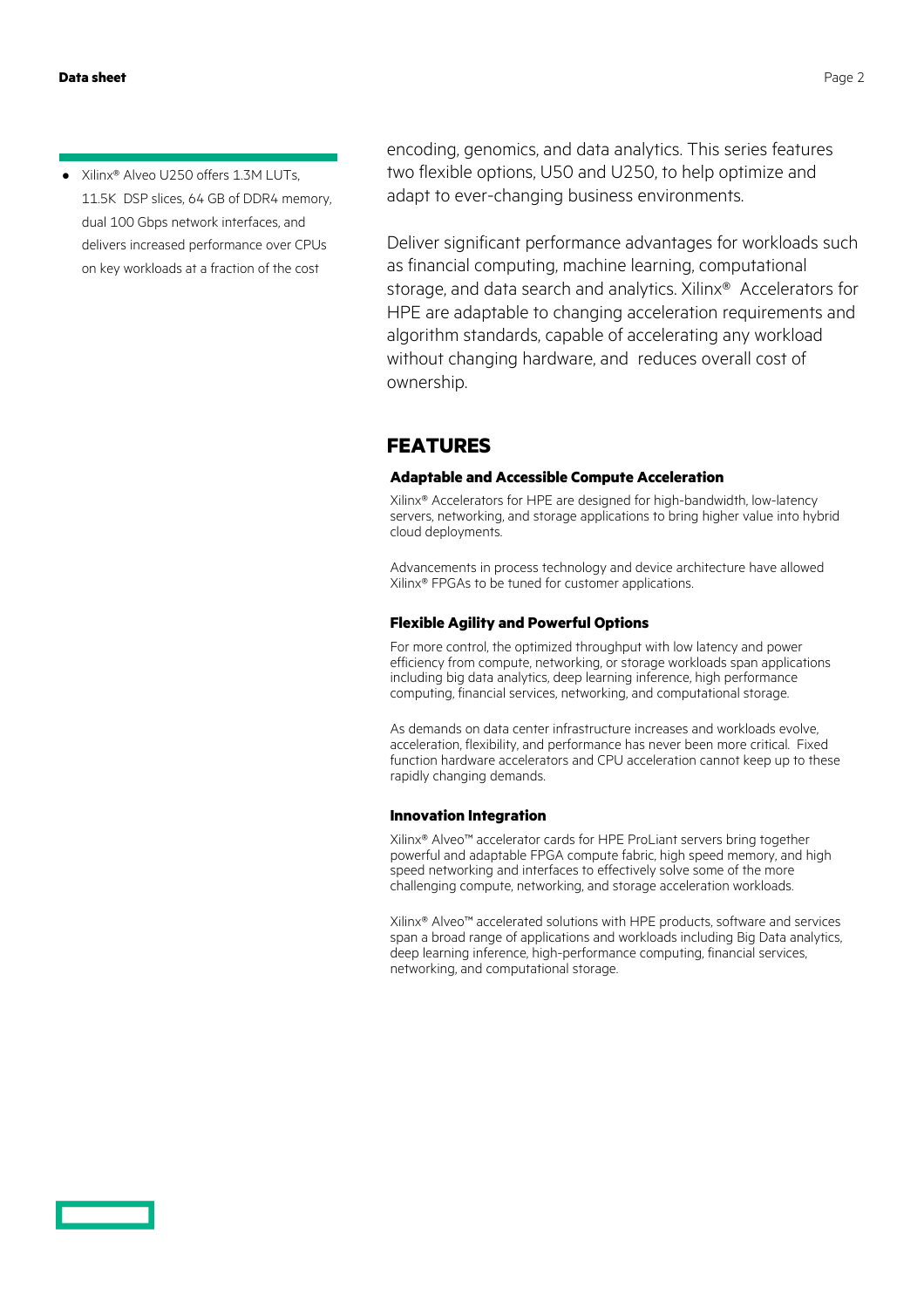<u>a an ainm an s</u>

### **Technical specifications Xilinx Alveo U250 Accelerator for HPE**

| <b>Product Number</b>              | R4B03C                                                        |
|------------------------------------|---------------------------------------------------------------|
| Number of accelerators per card    | $\mathbf{1}$                                                  |
| <b>Memory size per board</b>       | 64 GB                                                         |
| Memory bandwidth for board         | 77 GB/s                                                       |
| <b>Architecture features</b>       | 225W Passive Cooling                                          |
| System                             | Supported on several HPE ProLiant DL and HPE Apollo platforms |
| <b>Product Dimensions (metric)</b> | 3.91 x 23.39 x 11.13 cm                                       |
| Weight                             | $2$ kg                                                        |